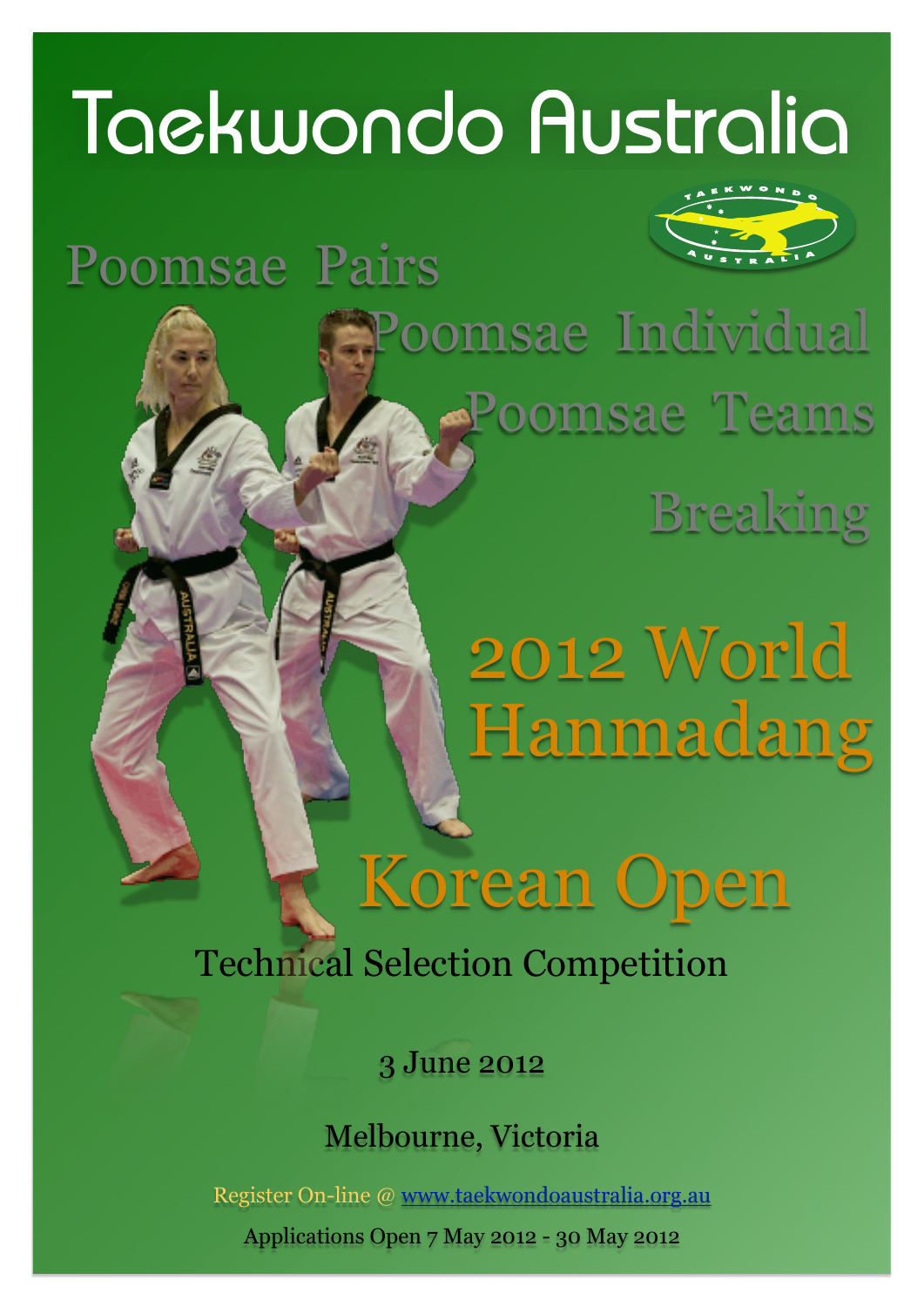

#### **Your Invitation**

It gives us much pleasure to invite you to participate in this Technical Selection Competition to select a team to compete at the 2012 World Taekwondo Hanmadang in Korea, commencing 5 September 2012. While we are still awaiting some details, we also hope to combine this competition with a training camp in Korea, as well as the possibility of attending the Korea Open, as well as the World Taekwondo Day celebrations on 4 September 2012.

The exact dates and events of the Korea Open are yet to be confirmed, but the Hanmadang will feature Team and Pair events for both Junior and Senior age groups, as well as Kyokpa (breaking) events. It is our understanding that for the first time it will also feature Individual Poomsae for the three Master's age divisions.

We look forward to Sports Members taking the opportunity to participate in this event which is also eligible for TAPS points. Details of the event and the steps that you need to take to ensure you have the opportunity to participate can be found in the enclosed information.

John Gradisar f Executive Officer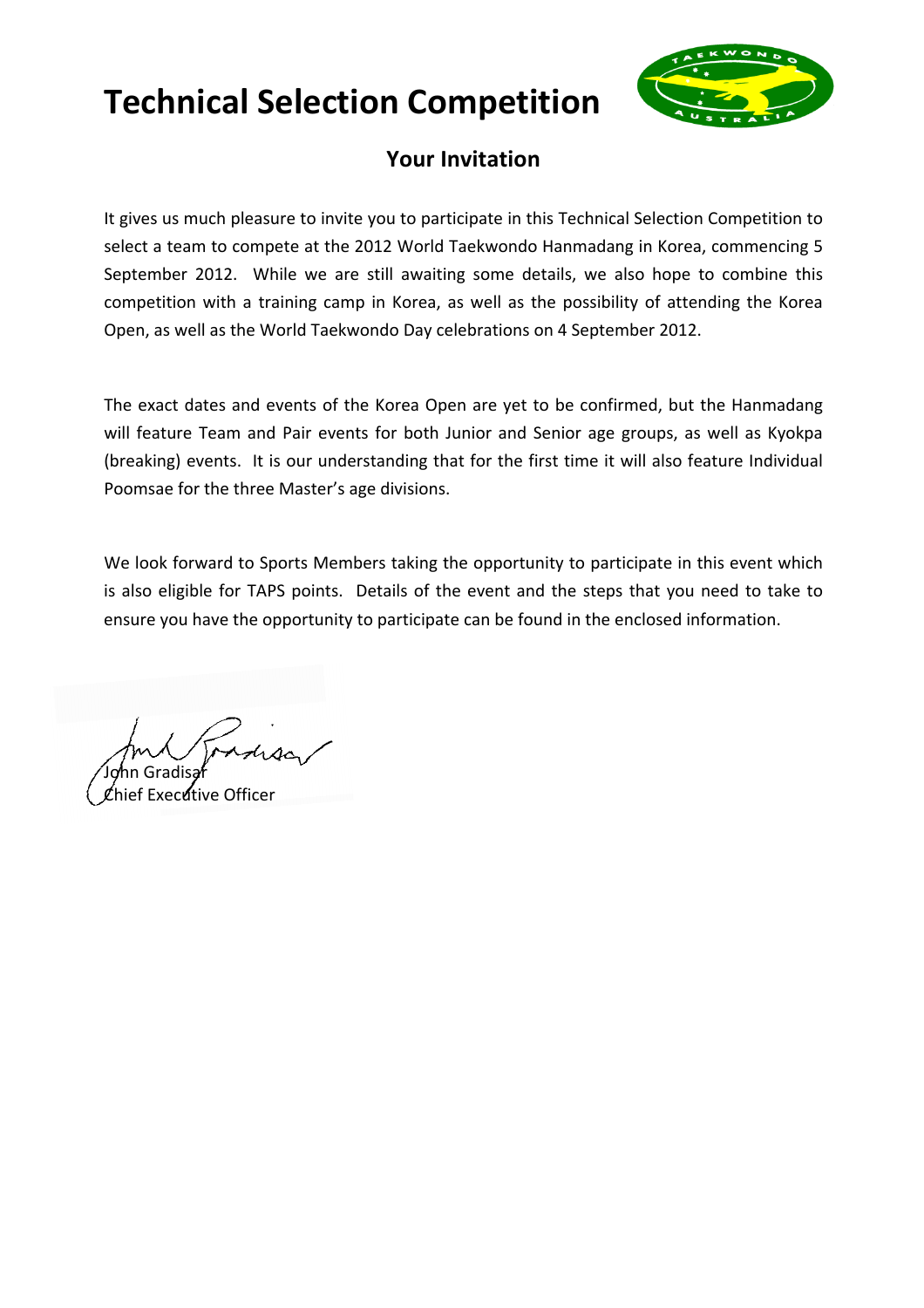

#### **General Information**

| Hosted by:                   | Taekwondo Australia Ltd                                                                                                                                                                                                              |  |  |  |  |
|------------------------------|--------------------------------------------------------------------------------------------------------------------------------------------------------------------------------------------------------------------------------------|--|--|--|--|
| Dates:                       | Sunday 3 June 2012---(12:30pm-5:00pm)                                                                                                                                                                                                |  |  |  |  |
| Venue:                       | <b>State Netball and Hockey Centre</b><br>Brens Drive, Parkville, Victoria.                                                                                                                                                          |  |  |  |  |
| <b>Applications:</b>         | Applications open: Monday 7 May 2012<br>Applications close: Wednesday 30 May 2012                                                                                                                                                    |  |  |  |  |
|                              | Apply online at www.taekwondoaustralia.org.au. Payment can be<br>made by Visa or Mastercard.                                                                                                                                         |  |  |  |  |
|                              | Entry information and changes can be made by using the reference<br>number of your application. Refunds will be processed in<br>accordance with the Taekwondo Australia Refund Policy which is<br>available on the application page. |  |  |  |  |
| Eligibility:                 | Applicants must be Black Belt and Kukkiwon Dan Certificate<br>accredited and be a registered Taekwondo Australia Head<br>Instructor, Instructor or Sports Member at the date of application.                                         |  |  |  |  |
| <b>Age Divisions:</b>        | All competitors ages are as at 31 December 2012 unless otherwise<br>stated.                                                                                                                                                          |  |  |  |  |
| <b>Enquiries:</b>            | Email seminar@taekwondoaustralia.com.au or phone 1300 853 287<br>(1300 TKD AUS).                                                                                                                                                     |  |  |  |  |
| <b>Applications Close:</b>   | Wednesday 30 May 2012- 12:00 Midnight EST                                                                                                                                                                                            |  |  |  |  |
| <b>Uniform Requirements:</b> | Black V neck dobok must be worn by all participants with the<br>Taekwondo Australia badge on the left shoulder.                                                                                                                      |  |  |  |  |
| <b>Entry Fees:</b>           | $-$ \$65<br><b>First Event</b><br><b>Subsequent Events</b><br>- \$20 for each Event<br>-\$4 per board<br><b>Breaking</b>                                                                                                             |  |  |  |  |

Entry Fee Examples:

One individual entering Individual Poomsae =  $$65$ 

One individual entering Speed Breaking with 4 boards =  $$81$  (65 + 16 for boards)

One individual entering Individual Poomsae, Team Poomsae =  $$85 (65+20)$ 

One individual entering Pair Poomsae and Team Poomsae =  $$85 (65 + 20)$ 

One individual entering Individual Poomsae and Speed Breaking with 4 boards

 $= $101 (65 + 20 + 16$  for boards)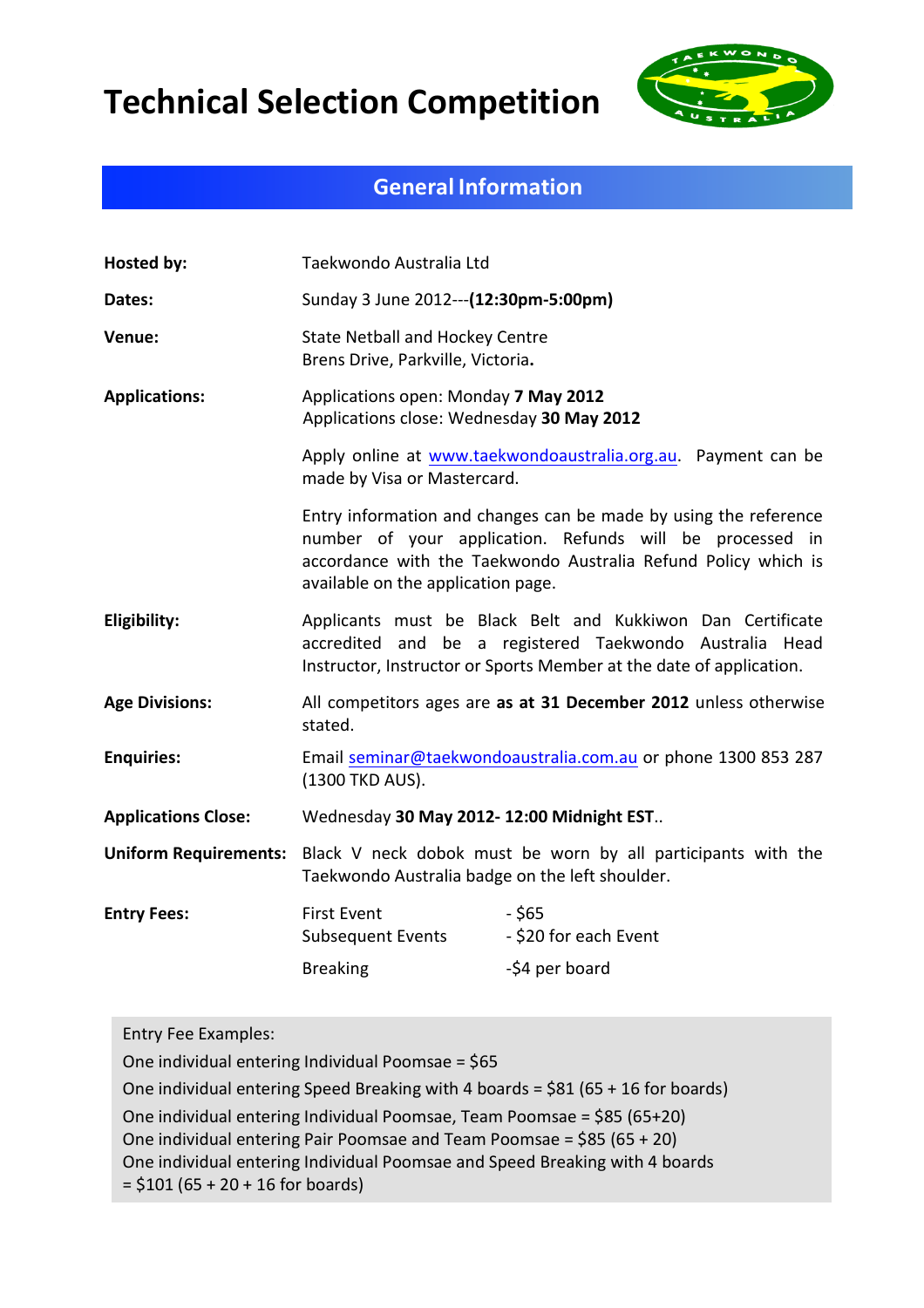

| <b>TAPS Awards</b>        | Athletes entering this event will be awarded TAPS points in accordance<br>with the TAPS (Technical) Policy which is available on the Taekwondo<br>Australia website at: www.taekwondoaustralia.com.au/forms.php                                                                                                                                                                                                            |  |  |  |  |  |
|---------------------------|----------------------------------------------------------------------------------------------------------------------------------------------------------------------------------------------------------------------------------------------------------------------------------------------------------------------------------------------------------------------------------------------------------------------------|--|--|--|--|--|
| <b>TAPS Sponsorship</b>   | Sponsorship first place getters to attend Hanmadang (and/or Korean<br>Open) will be based on the existing TAPS formula of up to 50% funding<br>and capped at \$900.                                                                                                                                                                                                                                                        |  |  |  |  |  |
|                           | All TAPS team members will be supplied with uniforms and tracksuit<br>from our sponsor Jols Martial Arts.                                                                                                                                                                                                                                                                                                                  |  |  |  |  |  |
|                           | Eligible Members unable to attend this Selection Event but who wish to<br>attend the 2012 World Taekwondo Hanmadang and/or Korean Open are<br>eligible<br>by<br>registering<br>to<br>apply<br>their<br>interest<br>at<br>seminar@taekwondoaustralia.com.au. Taekwondo Australia will provide<br>team management and coaching services and team members can<br>acquire tracksuits and doboks through Jols at reduced costs. |  |  |  |  |  |
| Liability:                | While all care is taken, the organisers and their representatives can take<br>no responsibility, under any circumstances, for any damages, injuries or<br>loss to individuals or equipment.                                                                                                                                                                                                                                |  |  |  |  |  |
| <b>Medical Condition:</b> | If you suffer from a medical condition, which may necessitate<br>professional medical care, please complete the relevant section on the<br>online entry form.                                                                                                                                                                                                                                                              |  |  |  |  |  |
| <b>Privacy:</b>           | Personal details collected are solely for the purpose of the seminar and<br>camp involved.                                                                                                                                                                                                                                                                                                                                 |  |  |  |  |  |

All entries close on Wednesday 30 May 2012

Any requests for refunds will be in accordance with our Refund Policy and must be submitted via **email to:**

Angela Eagling admin@taekwondoaustralia.com.au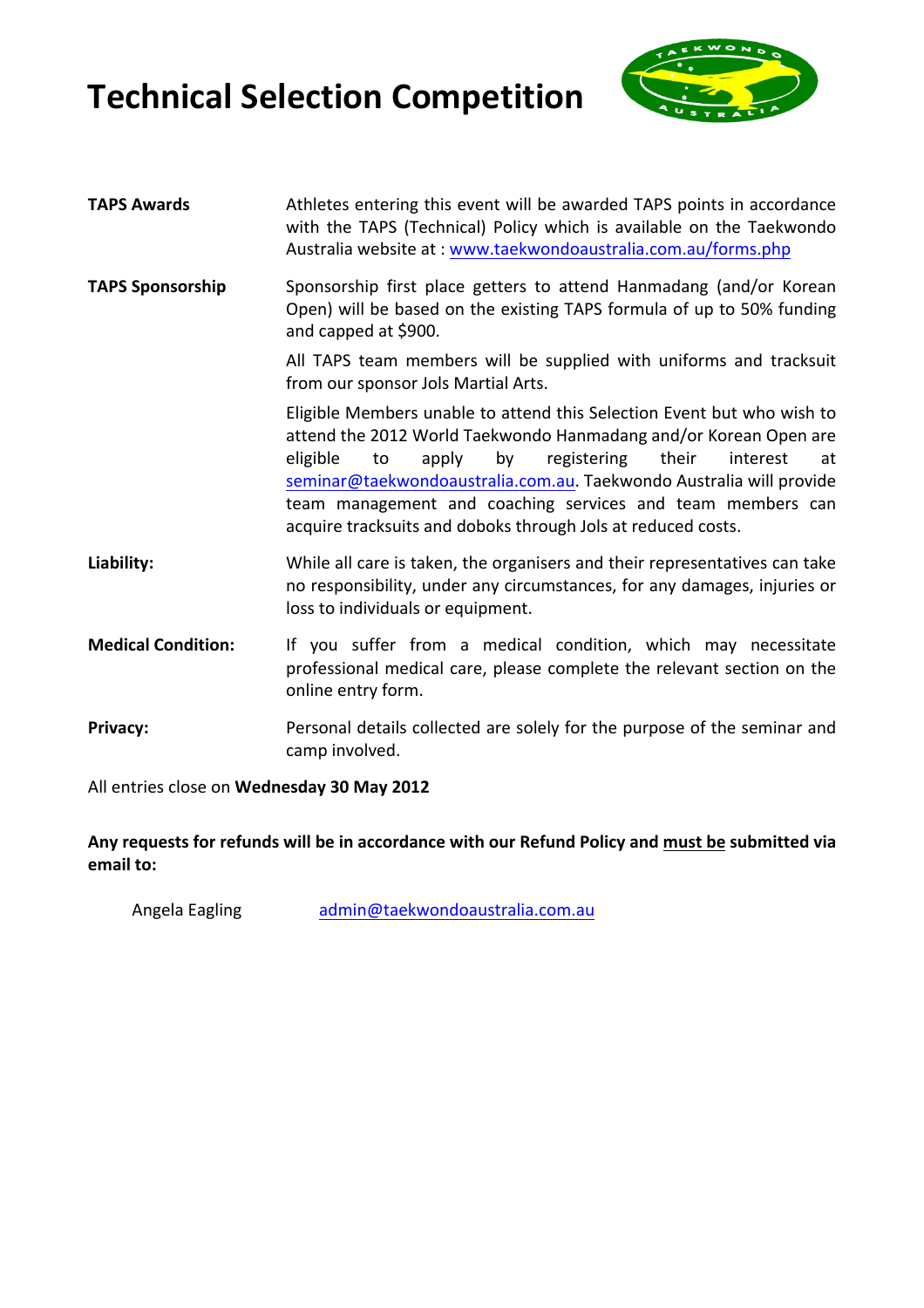

### **Technical Competition Information**

| <b>Individual Poomsae</b> | Junior (14-17yrs), Senior 1 (18-29yrs), Senior 2 (30-39yrs), Master 1<br>(40-49yrs), Master 2 (50-59yrs) and Master 3 (60yrs +) |
|---------------------------|---------------------------------------------------------------------------------------------------------------------------------|
| <b>Team Poomsae</b>       | Same gender team of 3                                                                                                           |
|                           | Male and Female (14-29yrs), Male and Female (30yrs +),                                                                          |
| <b>Pair Poomsae</b>       | Mixed Gender (14-29yrs) and (30yrs +)                                                                                           |
|                           |                                                                                                                                 |

#### **Individual Poomsae**

| <b>Age Group</b>              | <b>1st Round</b> | 2nd Round | Final    |          |  |
|-------------------------------|------------------|-----------|----------|----------|--|
| Junior (14-17 yrs)            | Taeguk 4         | Taeguk 7  | Taeguk 8 | Gumgang  |  |
| Senior 1 (18-29 yrs)          | Taeguk 6         | Koryo     | Gumgang  | Pyongwon |  |
| Senior 2 (30-39 yrs)          | Taeguk 6         | Koryo     | Gumgang  | Pyongwon |  |
| Masters 1 (40-49 yrs)         | Taeguk 8         | Taebek    | Pyongwon | Jitae    |  |
| Masters 2 (50-59 yrs)         | Koryo            | Pyongwon  | Shipjin  | Chonkwon |  |
| Masters $3(60 \text{ yrs +})$ | Koryo            | Pyongwon  | Shipjin  | Chonkwon |  |

#### **Team Poomsae**

| <b>Division</b>          | <b>1st Round</b> | 2nd Round |
|--------------------------|------------------|-----------|
| 1st (14-29 yrs)          | <b>Taebek</b>    | Shipjin   |
| 2nd $(30 \text{ yrs +})$ | Shipjin          | Chonkwon  |

#### **Pair Poomsae**

| <b>Division</b>   | 1st Round | 2nd Round |
|-------------------|-----------|-----------|
| 1st (14-29 yrs)   | Koryo     | Pyongwon  |
| 2nd (30 yrs $+$ ) | Taebek    | Jitae     |

| <b>Breaking Age Divisions</b> | Male and Female (18-29yrs), Male and Female (30-39yrs),<br>Male and Female (40-49yrs), Male and Female (50-59yrs),<br>Male and Female $(60\gamma s +)$                                                                                                                     |
|-------------------------------|----------------------------------------------------------------------------------------------------------------------------------------------------------------------------------------------------------------------------------------------------------------------------|
| <b>Technical Breaking</b>     | Athlete must supply their own holders. TA will supply holders with<br>safety goggles, which MUST be worn by all participants. Male<br>contestant's boards are 19mm in thickness and 300mm square.<br>Female contestant's boards are 15mm in thickness and 300mm<br>square. |
|                               | Athletes must state on entry form the number of boards required<br>on application form. Athlete may take their unbroken boards. No<br>padding is to be worn on the hands or feet when breaking.<br>NB - five 'breaks' are to be performed, each of a different             |

technique.